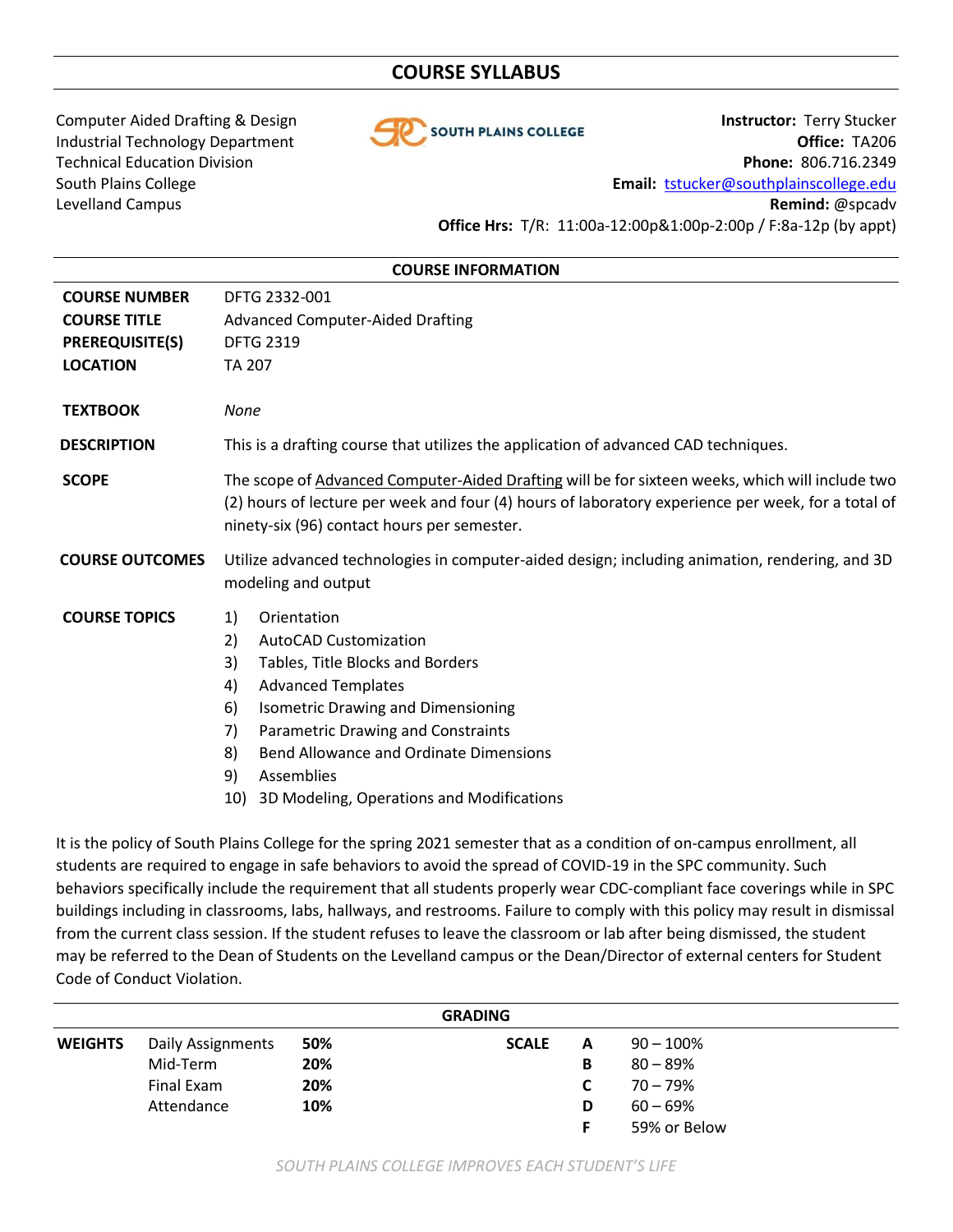**DAILY ASSIGNMENTS** Each practical drawing assignment will be calculated with 100 points as the highest possible grade. Practical drawing assignments will be graded according to the following criteria: 1) Neatness 2) Line Criteria 3) Text Criteria 4) Dimensioning Criteria 5) Choice & Location of Views 6) Correctness & Accuracy of Views (shape description) 7) Nomenclature **REVIEW QUESTIONS** Review questions may be assigned for lecture content and will be returned to student as a study guide for subsequent assessments. **QUIZ/EXAM** Quizzes and Exams will be given periodically for the purpose of assessment. This may include practical drawing assessments, written assessments and or project-based assessments.

**MID-TERM / FINAL EXAM** The final examination will be comprehensive in nature, comprised of information from review questions, class lectures and/or textbook content

# **CLASSROOM POLICIES**

- **DISCLAIMER** The instructor reserves the right to amend any class policies or syllabus content as deemed necessary by South Plains College and will announce such changes ahead of time to the class. If a student has any questions about a change in policy, they have the right to discuss said change with the instructor.
- **ATTENDANCE Four absences**, for any reason, are allowed per semester. Tardies, defined as not being present in class within 5 five minutes of the start of class – or leaving the lab early by 1 hour or more, will count as ½ absence. Your grade will drop one letter grade per each absence over the allowable limit. Six absences could result in the student being dropped from the course.

Whenever absences become excessive, an *Excessive Absence Report* will be sent to the Dean of Students and, if in the instructor's opinion, minimum course objectives cannot be met due to absences, the student may be withdrawn from the course with the appropriate letter grade X, W, or F.

- **WITHDRAWAL** Any student wishing to drop this class should go through the proper procedure of initiating the withdrawal by obtaining a *drop form* from the Registrar's Office. This form must be signed by the instructor.
- **OTHER POLICIES** Food and drink will be allowed at a student's work station as long as computers are not affected in a negative way. All drinks must be covered and stored away from computer so as not to damage any component. All workstations must be thoroughly cleaned before a student leaves class.

Music is allowed in the classroom during lab time only - as long as it is played through headphones.

Phones should be muted during the lecture phase of class. Phones are permitted during lab time when used directly for research or class initiatives. If a call is necessary, please excuse yourself from the class to address the call.